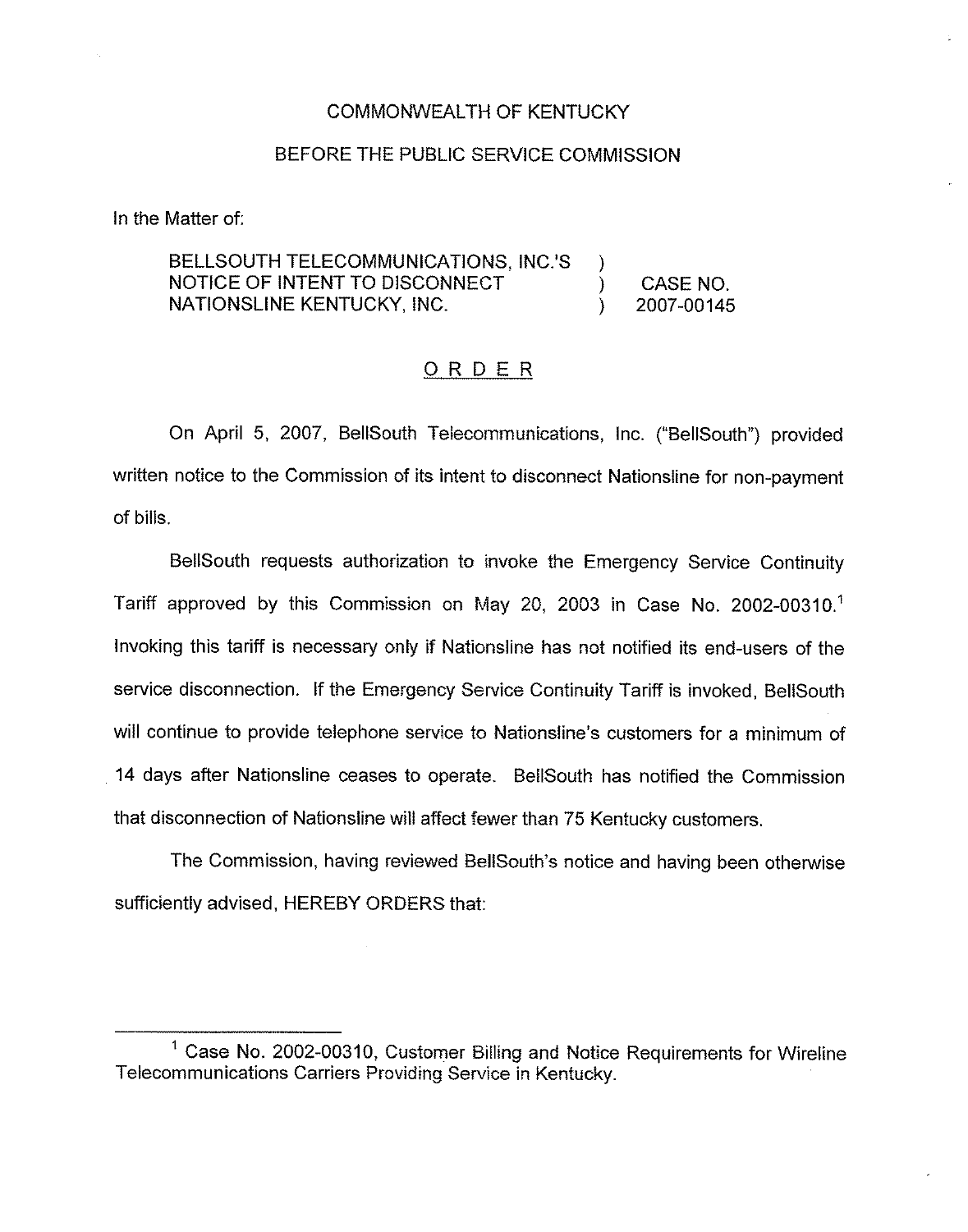$\mathbf{1}$ . Nationsline shall notify the Commission within 7 calendar days of the date of this Order of its intent to pay the delinquent bill to BellSouth within 10 days of the date of this Order or, in the alternative, of its intent to notify its end-users of the proposed service disconnection. Such written comments shall include a copy of Nationsline's customer notice and an affidavit indicating when the notice was mailed and the number of Kentucky customers to whom it was mailed.

2. A copy of BellSouth's notice of intent to disconnect Nationsline is attached hereto and incorporated herein.

3. If Nationsline has not responded as prescribed in Ordering Paragraph <sup>1</sup> within 7 calendar days of the date of this Order, BellSouth shall implement the procedures established in its Emergency Service Continuity Tariff.

4. A copy of this Order shall be sent by certified mail to Nationsline.

Done at Frankfort, Kentucky, this 13th day of April, 2007.

By the Commission

ATTEST **Executive Director** 

Case No. 2007-00145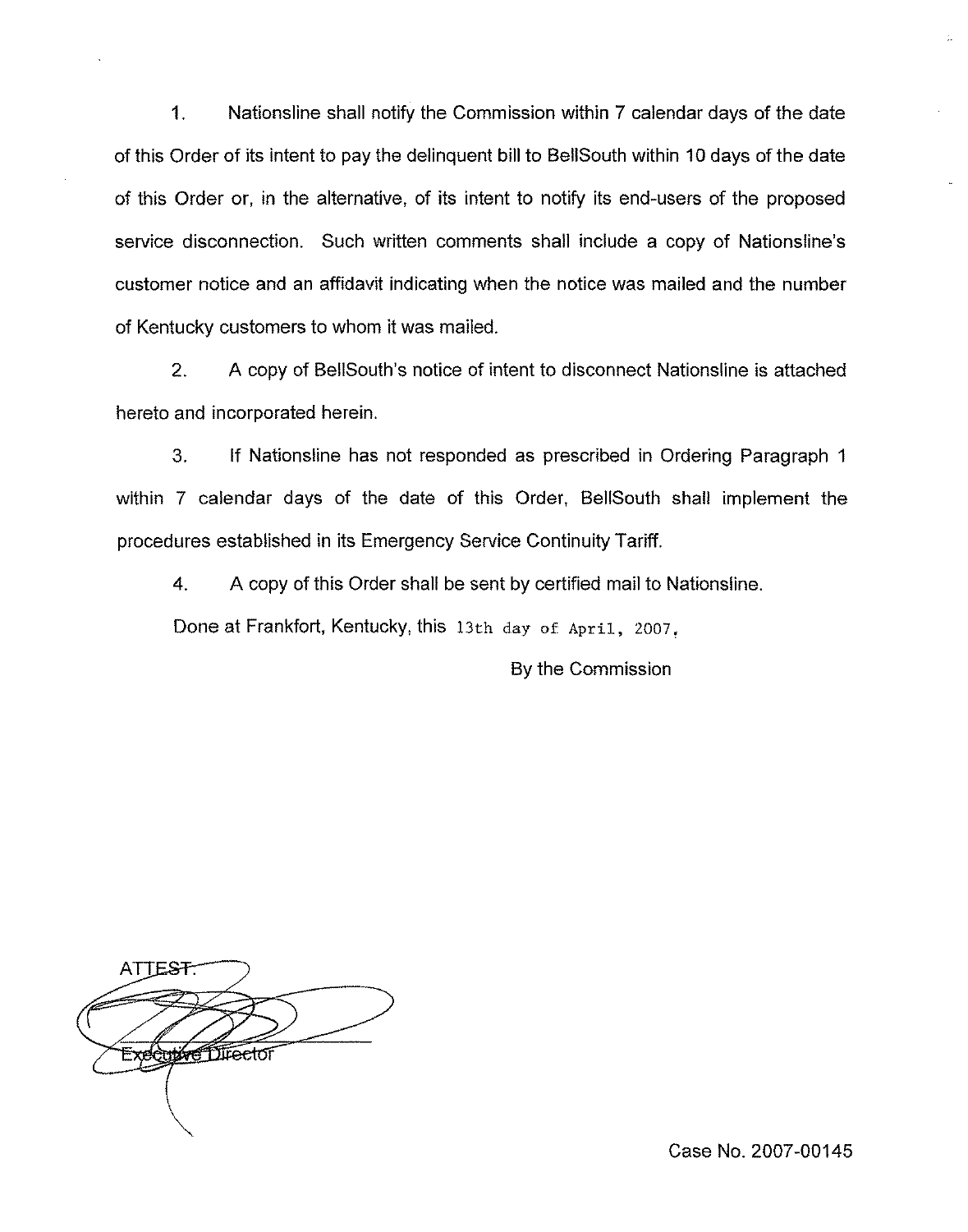BellSouth Telecommunications, Inc 502-582-2164<br>4th Floor EAX 502-582err Flonr FAX 502-582.8887 801 yf Chestnut Street Louisville, Ky 40203

Tony.Taylor@bellsouth.com

**BELLSOUTH** 

Tony Taylor Director - Regulatory & External Affairs

April 3, 2007

Ms. Elizabeth O'Donnell Executive Director Kentucky Public Service Commission 211 Sower Boulevard P. O. Box 615 Frankfort, KY 40602-0615

I t APR 0 5 2007 PUBLIC SERVICE COMMISSION

Re: Case No. 2007 -  $\frac{100145}{5}$ 

Dear Ms. O'Donnell:

BellSouth is providing advance notice to the Kentucky Public Service Commission (PSC) of BellSouth's intent to disconnect Nationsline for non-payment.<sup>1</sup> BellSouth's records indicate that Nationsline is delinquent in payment of its bills to BellSouth.

Attempts to collect past due amounts from Nationsline have been unsuccessful. BellSouth made numerous written notifications to Nationsline informing them of BellSouth's intent to suspend or terminate services consistent with the terms and conditions of the Interconnection Agreement between Nationsline and BellSouth. As of today, BellSouth has received no payment from Nationsline and we seek to begin discontinuance of services immediately. Disconnection of Nationsline's services will affect fewer than 75 Kentucky customers (according to the latest information filed by Nationsline with the Commission),

Under terms of their Resale Agreement, Nationsline is solely responsible for notifying its end users ofthe proposed service disconnection. BeHSouth is copying Nationsline to remind them of their obligations to notify their end users of this situation regarding pending disconnection of services,

Should the Commission determine the need to invoke Bellgouth's Emergency Service Continuity Tariff, BellSouth will take steps to notify the alfected end users and inform them that they may continue to receive telecommunications services through The Emergency Services Continuity Plan for a minimum of fourteen  $(14)$  days and that the end user must transition to a new service provider.

<sup>&</sup>lt;sup>1</sup> This notice is filed pursuant to the Kentucky PSC's May 20, 2003 order in KY PSC Case No. 2002-0310.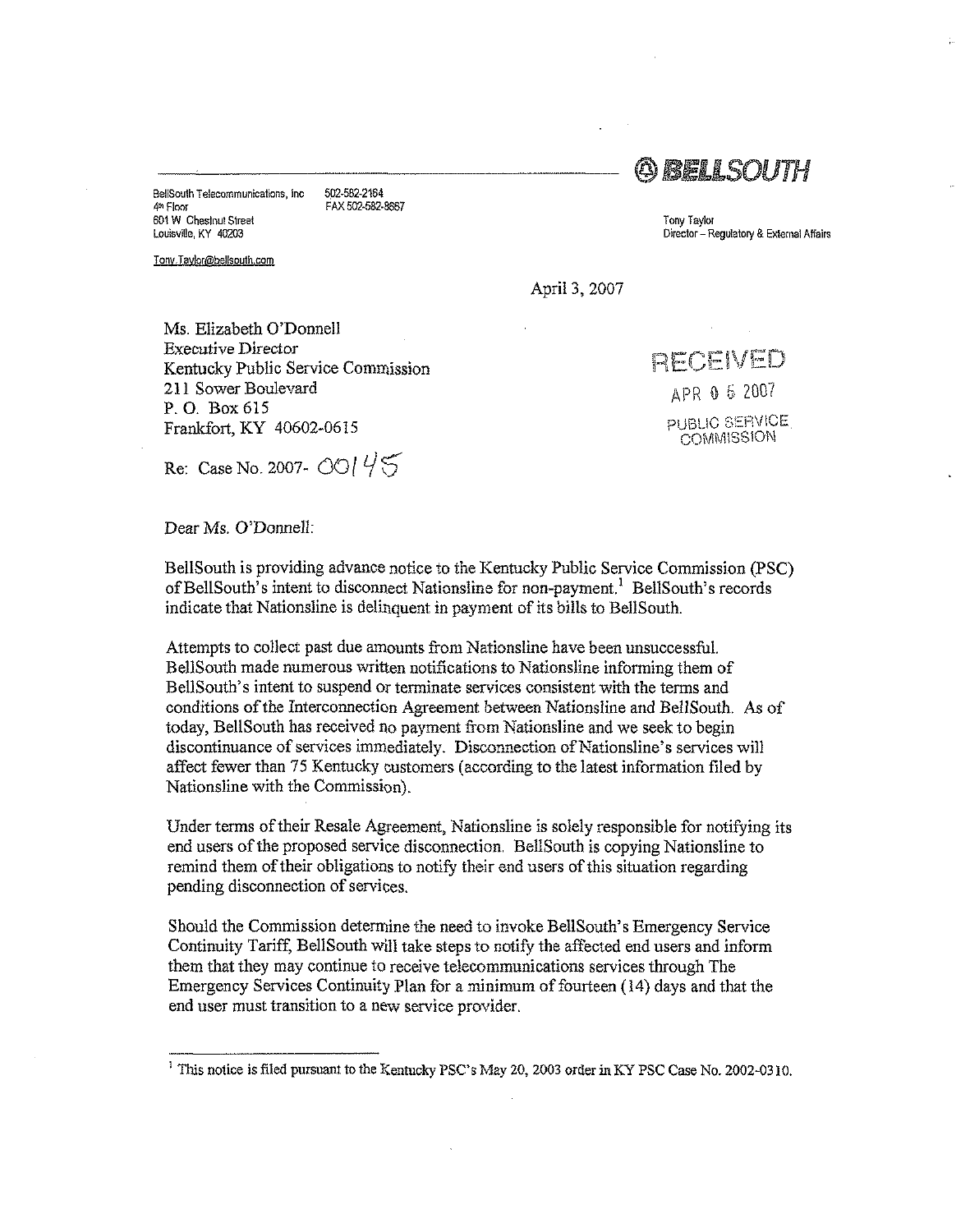Ms. Blizabeth O'Donnell April 3, 2007 Page 2 of 2

If there are any questions or the need for additional information concerning this filing, please call Jim Tipton at 502-582-8925.

Very trafy yours, I My A

i.

cc: Stephen Athanson, Nationsline